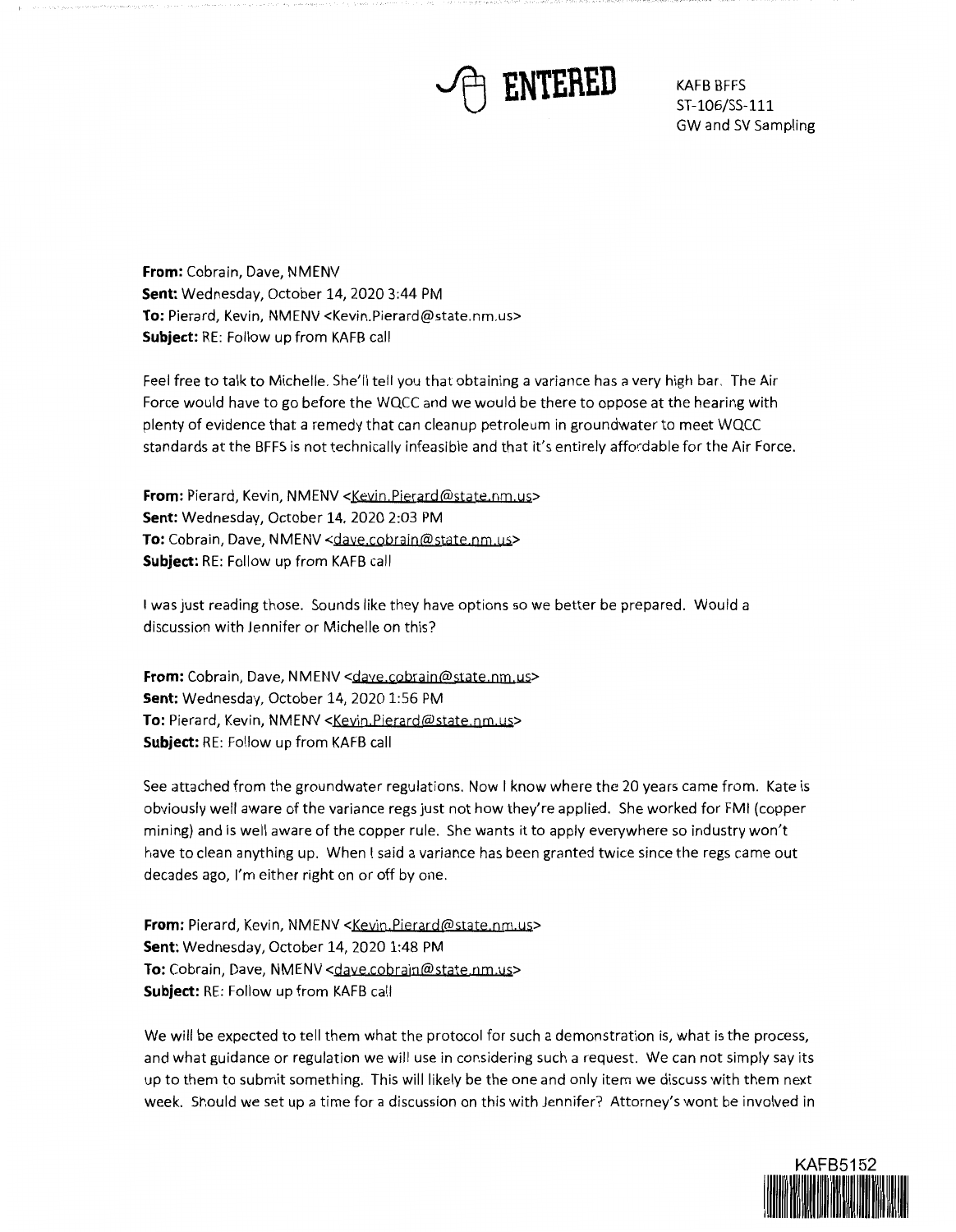our call next week but they likely will be involved in a follow up to next weeks call.

**From:** Cobrain, Dave, NMENV <dave.cobrain@state.nm.us> **Sent:** Wednesday, October 14, 2020 1:07 PM To: Pierard, Kevin, NMENV <Kevin.Pierard@state.nm.us> **Subject:** RE: Follow up from KAFB call

The burden is on them to prove impracticability. The technology exists and the Air Force has a huge amount of money. They don't have a case except that they don't want to meet their corrective action obligations.

**From:** Pierard, Kevin, NMENV <Keyin Pierard@state.nm.us> **Sent:** Wednesday, October 14, 2020 1:03 PM **To:** Cobrain, Dave, NMENV <daye cobrain@state.nm.us> **Subject:** RE: Follow up from KAFB call

That's what they will contend

From: Cobrain, Dave, NMENV <dave.cobrain@state.nm.us> **Sent:** Wednesday, October 14, 2020 1:01 PM To: Pierard, Kevin, NMENV <Kevin.Pierard@state.nm.us> **Subject:** RE: Follow up from KAFB call

The variance referenced in the permit is related to technical impracticability for groundwater standards (see the permit language below). It's a tall order and only been approved by the WQCC twice ever as far as I know. There's no way the Air Force can show that achieving the WQCC standards are impossible at the BFFS. Difficult or expensive have never been acceptable reasons for requesting a variance.

## *6.2.3.8. Requests for Variance from Cleanup Levels*

The Permittee may request a variance from a particular cleanup level. The nature of the request

shall differ depending on whether a WQCC standard is involved. If a WQCC standard is involved, the Permittee may request an alternative abatement standard in accordance with the process specified in the WQCC Regulations at 20.6.2.4103.E and F NMAC.

For all other instances in which the Permittee requests a variance from a cleanup level, the Permittee shall submit a demonstration to the Department that achievement of the cleanup level

is impracticable. In making such demonstration, the Permittee may propose consideration of such factors as technical or physical infeasibility of the project, ineffectiveness of proposed solutions, cost of the project, potential hazards to workers or to the public, and any other basis that may support a finding of project impracticability. In addition to demonstrating the basis for

its impracticability request, the Permittee's written submittal shall propose the action to be taken

by the Permittee if the Department approves the impracticability demonstration. Such action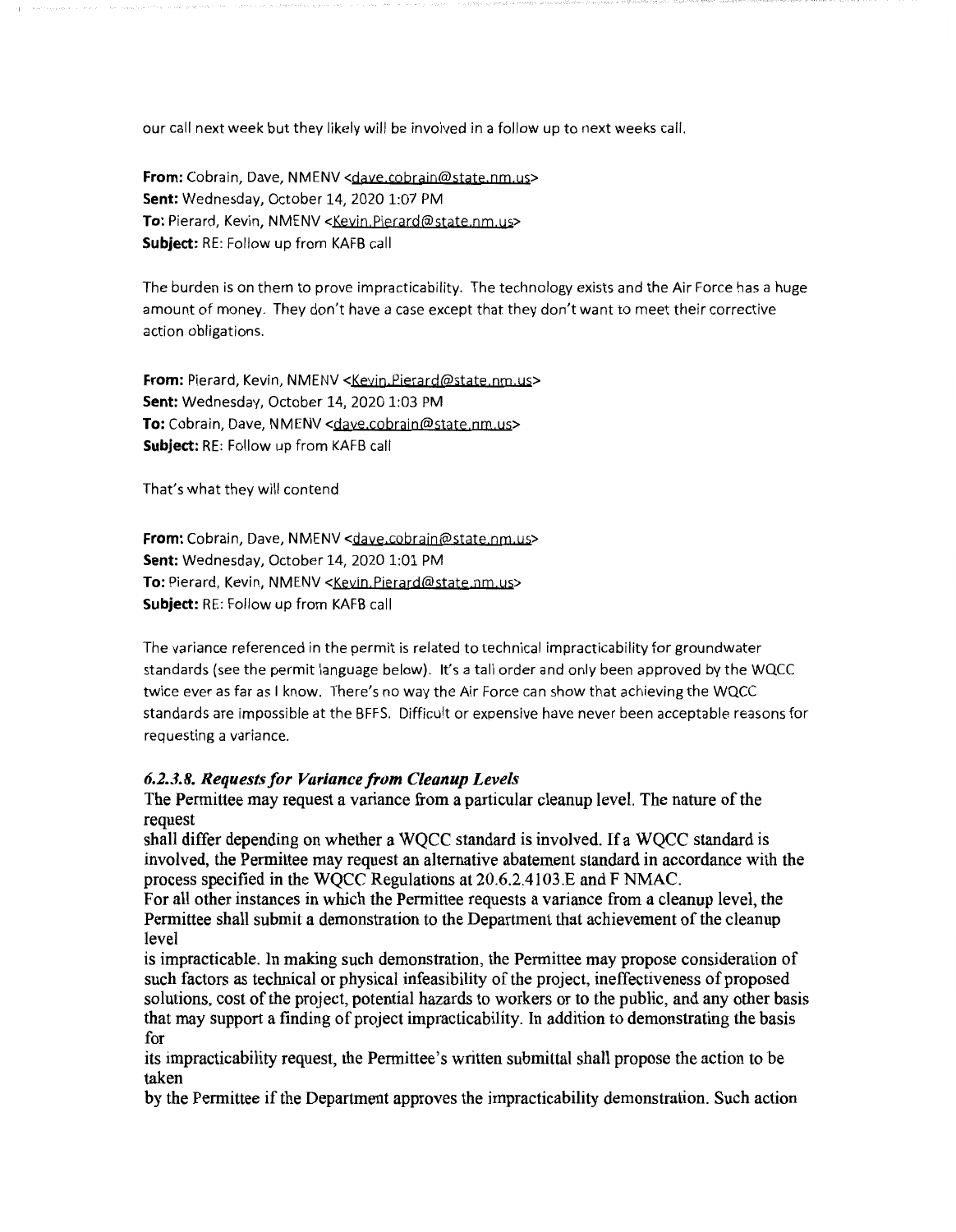shall include, but is not limited to, completion of a site-specific risk assessment and identification of alternate clean-up levels. The proposed alternative cleanup level will be subject to the Department's review and approval.

**From:** Pierard, Kevin, NMENV <Kevin, Pierard@state.nm.us> **Sent:** Wednesday, October 14, 2020 12:34 PM To: Cobrain, Dave, NMENV <daye.cobrain@state.nm.us> **Subject:** RE: Follow up from KAFB call

That is what I will give them. Understand that they will look to invoke an alternative per the permit and we will need to prep for that.

**From:** Cobrain, Dave, NMENV <dave.cobrain@state.nm.us> **Sent:** Wednesday, October 14, 2020 12:09 PM **To:** Pierard, Kevin, NMENV <Keyjn Pierard@state nm.us> **Subject:** RE: Follow up from KAFB call

Then that would be the friction point. Since they're required to meet the cleanup standards listed in the permit, not agreeing is the beginning of an enforcement action.

**From:** Pierard, Kevin, NMENV <Kevin.Pierard@state.nm.us> **Sent:** Wednesday, October 14, 2020 11:06 AM To: Cobrain, Dave, NMENV <dave.cobrain@state.nm.us> **Subject:** RE: Follow up from KAFB call

They wont agree to that. As I mentioned they are moving to justify an alternate clean up standard. So is our only friction point "cleanup standards"?

From: Cobrain, Dave, NMENV <dave.cobrain@state.nm.us> **Sent:** Wednesday, October 14, 2020 10:47 AM To: Pierard, Kevin, NMENV <Kevin.Pierard@state.nm.us> **Subject:** RE: Follow up from KAFB call

If they agree to stop trying to avoid meeting the cleanup standards specified in the permit in the shortest time possible using a method that can be adequately monitored, what else is there? Everything Kate throws out is intended to distract from having to meet that objective and aligns with the approach the Air Force has been using for two decades. There's no benefit to New Mexico or the City of Albuquerque of allowing the Air Force to avoid having to achieve the cleanup standards. If we don't require that the cleanup levels specified in the permit are met, it will also help the Air Force with the lawsuit they're dealing with so the Air Force has more than one motivation to try to get out of meeting the cleanup standards. It also has much larger implications within the State beyond this one SWMU starting with the rest of KAFB and future permits.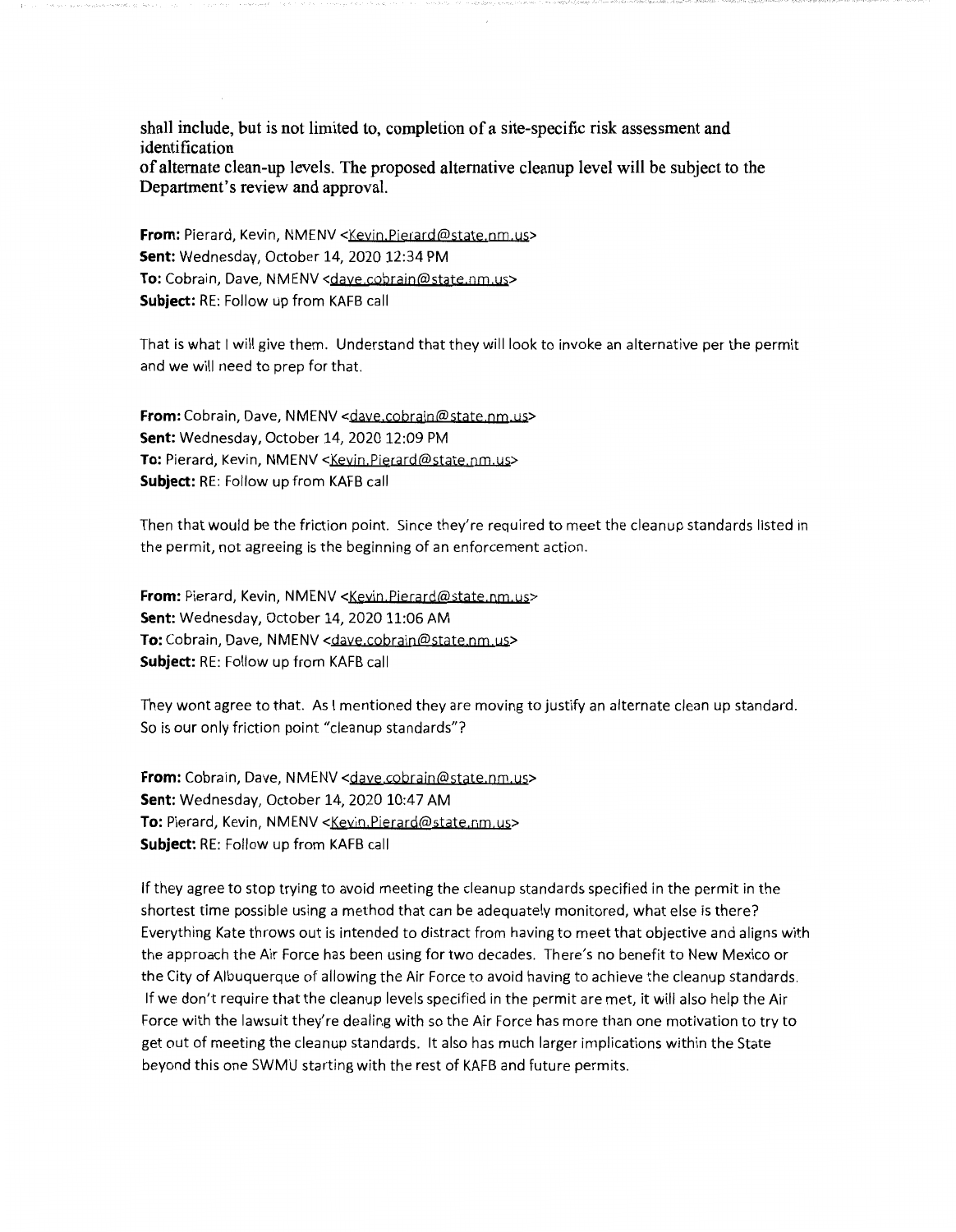**From:** Pierard, Kevin, NMENV <Kevin.Pierard@state.nm.us> **Sent:** Wednesday, October 14, 2020 10:34 AM To: Cobrain, Dave, NMENV <dave.cobrain@state.nm.us> **Subject:** RE: Follow up from KAFB call

So in my reply to Kate you suggest simply saying we have one friction point, "cleanup standards" and leave it at that?

From: Cobrain, Dave, NMENV <dave.cobrain@state.nm.us> **Sent:** Wednesday, October 14, 2020 10:25 AM To: Pierard, Kevin, NMENV <Kevin.Pierard@state.nm.us> **Subject:** RE: Follow up from KAFB call

It all comes down to meeting or not having to meet the permit and WQCC cleanup standards. All the other "friction points" are directly related to that. The standards are spelled out in their permit and in NMED risk assessment guidance. The human exposure-related cleanup requirements are pretty much achieved for soils. The remaining cleanup related to soils is related to OAF and the effects on groundwater contamination and as a source for soil vapor contamination. The Air Force can't demonstrate that cleanup is achieved for soil vapor and it's clearly not done for groundwater. Bioremediation will never achieve the standards within the artificial time limit of 20 years or even a century. But no other approach would achieve cleanup in 20 years. We don't need to treat this as a negotiation, we can simply state that they have to figure out how to clean up in the shortest amount of time possible, which optimistically is probably 40 or more years with a properly designed pump and treat system. They are not in compliance with the permit but we're not taking steps to set them up for a compliance action based on our current approach. Those kinds of steps will certainly result in creating friction points but that would require an overall change in the NMED approach to this project.

**From:** Pierard, Kevin, NMENV <Kevin.Pierard@state.nm.us> **Sent:** Wednesday, October 14, 2020 10:07 AM **To:** Cobrain, Dave, NMENV <dave.cobrain@state.nm.us> **Subject:** RE: Follow up from KAFB call

I assume the biggest friction point is the corrective action objective or cleanup standards. I don't know if we should separately list source area pump and treat or if this would be included in the corrective action objective. I don't know if we had discussed this in the past. If not it will catch them by surprise. Seems shallow soil vapor and possibly deep soil vapor should be included, do you disagree? Not sure if we have other issues or not. They mentioned that we had required other studies but I don't have those details. I believe we suggested an additional study in the EDB bioremediation comments but I am not certain of that. We might be able to capture this as "additional study requirements".

We better be prepared to discuss alternative clean up criteria and the process for that. That's what they are shooting for.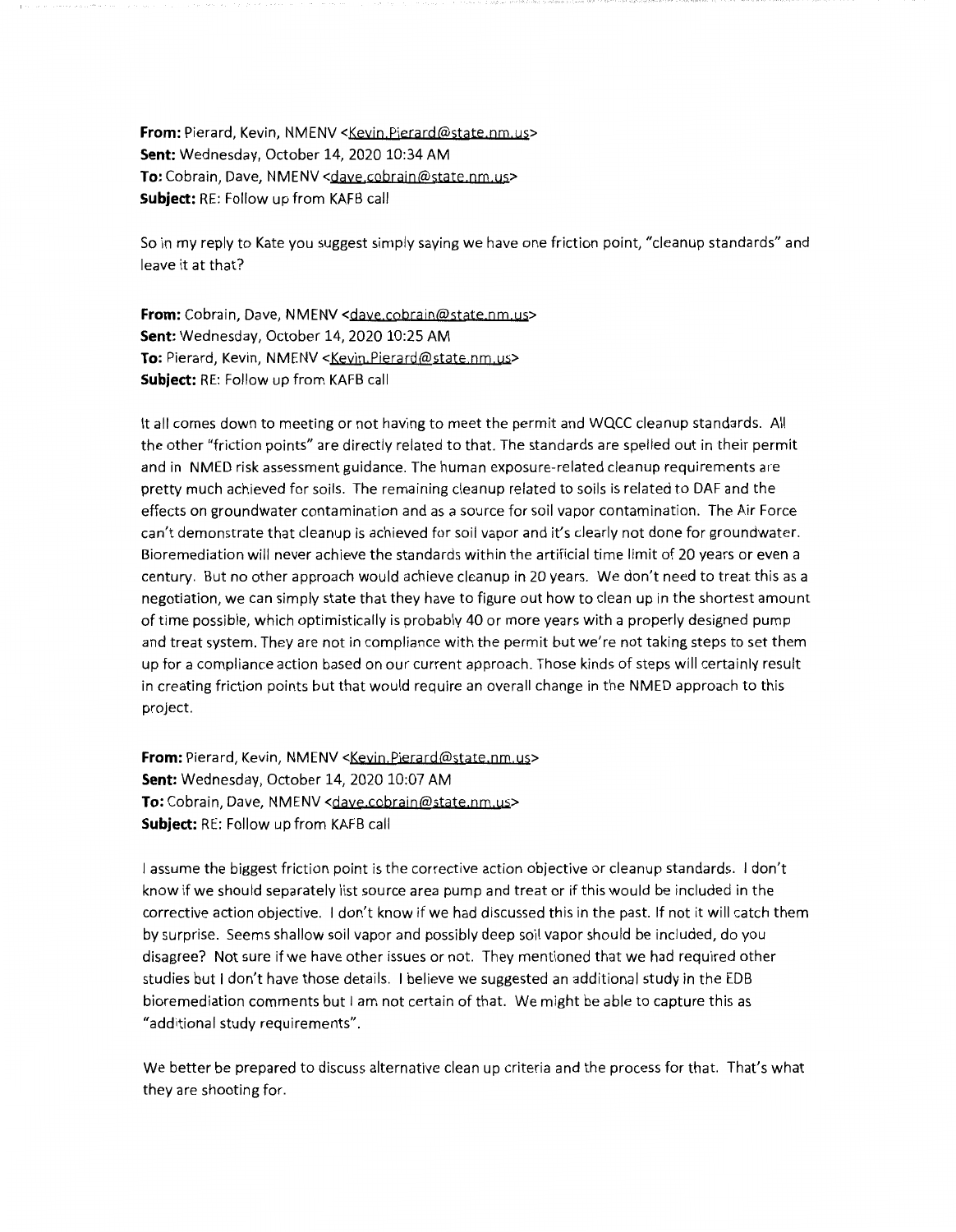What I need is a list to send to the AF. I don't think listing only cleanup requirements captures all the current friction points. If we leave some out and they come up later it would be a problem so being more inclusive is the way to go. The AF intends to provide us with their list of friction points after receiving ours.

Please look at this more closely and provide me with a response. thanks

**From:** Cobrain, Dave, NMENV <dave.cobrain@state.nm.us> **Sent:** Wednesday, October 14, 2020 9:44 AM To: Pierard, Kevin, NMENV <Kevin.Pierard@state.nm.us> Cc: Andress, Lane, NMENV <Lane.Andress@state.nm.us>; Wear, Benjamin, NMENV <Benjamin.Wear@state.nm.us> **Subject:** RE: Follow up from KAFB call

I wasn't at the meeting so I didn't hear the conversation but there's really only one friction point from our standpoint. The Air Force doesn't want to comply with the cleanup requirements listed in their permit. They never have, and they've been stonewalling for 20 years. RCRA First is stonewalling. They are required to meet the cleanup standards listed in the permit and comply with the WQCC regs. NMED's regulatory authority to require corrective action and compel cleanup to the standards listed in the permit is clear in the Solid Waste Act, HSWA, HWA, 40 CFR 264.101, and their permit.

**From:** Pierard, Kevin, NMENV <Kevin.Pierard@state.nm.us> **Sent:** Wednesday, October 14, 2020 9:19 AM To: Cobrain, Dave, NMENV <dave.cobrain@state.nm.us> **Subject:** FW: Follow up from KAFB call

I need our list of friction points ASAP.

**From:** Pierard, Kevin, NMENV **Sent:** Saturday, October 10, 2020 11:53 AM To: Cobrain, Dave, NMENV <dave.cobrain@state.nm.us> **Subject:** Follow up from KAFB call

I will just hit a few highlights then get to the next steps that require action by us.

Everyone is happy with communication; AF want to use a results based approach rather than a process approach; any agreement on how to move forward must be memorialized in a enforceable document but AF doesn't want a consent order; all 3Q monitoring north of ridgecrest was either ND or below MCL.

They want to discuss the shallow soil vapor with us as soon as we can. They want to complete the conceptual site model and present it to stakeholders before the phase 2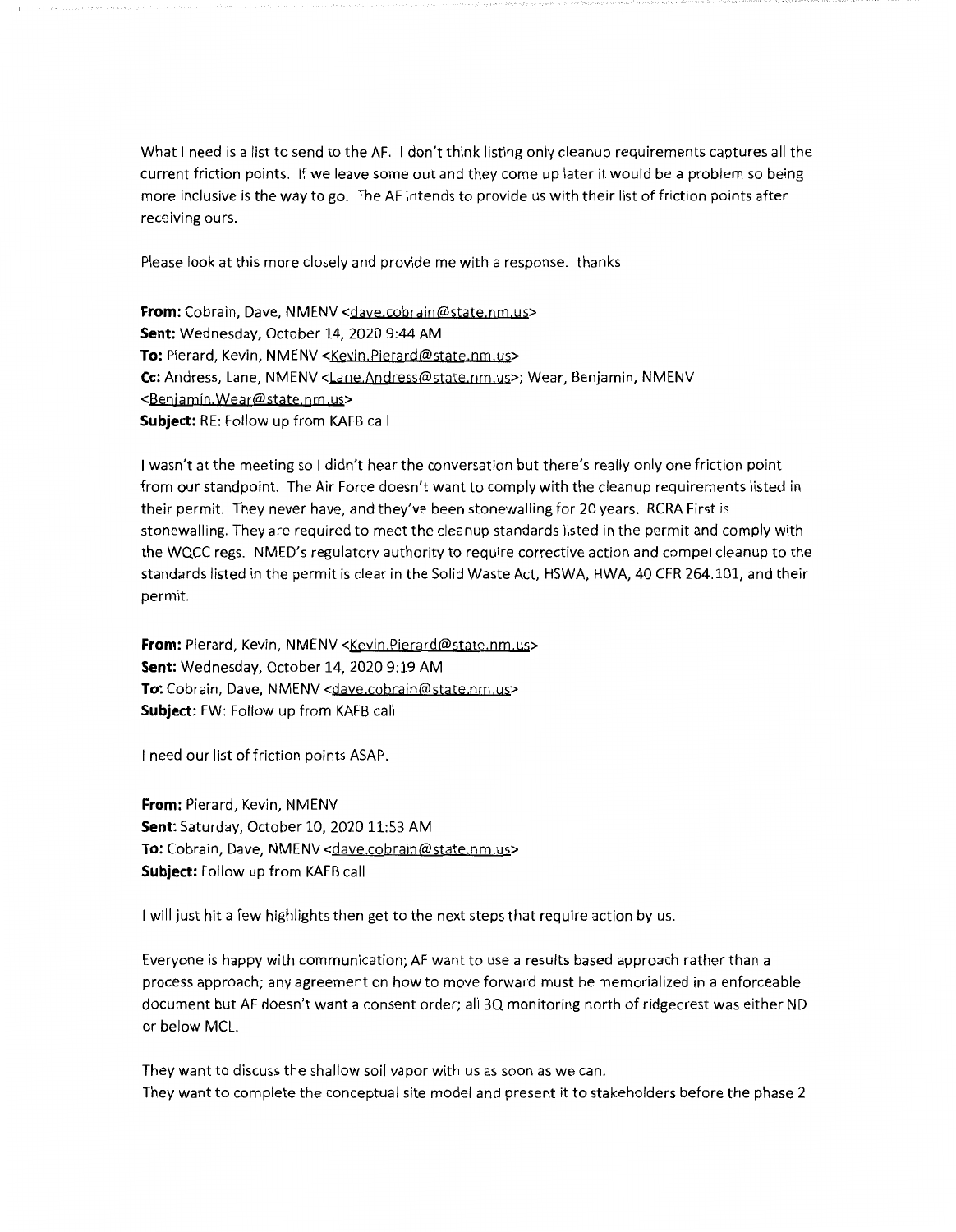## is scoped

They will do a new risk assessment that they already know will show no risk

Mark Correll was anxious to have us declare whether we would follow the RCRA first approach or traditional approach; and schedule RCRA first training for us. We agreed to think about it. In the sidebar with Stephanie, Jennifer and the Sec. I explained the problems with RCRA first. Stephanie mentioned a hybrid which I think we are following now with enhanced communication and timely elevation, which is part of the RCRA first approach.

Next step by **Wednesday** is to give the AF a list of "friction points" and a date to discuss these **before Nov. 6.** This discussion will be you, me, Ben and Lane and probably Stephanie. Our next call with Correll and the Secretary is **Nov. 6** with the expectation that we identify friction points that have been resolved or where we have reached an impasse and to tell the AF if we will agree to follow RCRA first or the traditional approach.

I think the list of friction points should include 1. a discussion of the corrective action objective - this should include the permit requirement of MCLs or WQCC criteria AND the process for documenting impracticability and petitioning for alternative abatement (what guidance would we use in making this determination). This is the big ticket item. There will be a discussion on how long to meet MCLs and if its impractical to meet them in 20 years can they propose alternative abatement. This may get us to the discussion of pump and treat in the source zone. We need to get our ducks in a row on this topic. The AF suggested we have a person from the GWB on the call. I ignored that suggestion.

2. Next would be the shallow soil vapor -

3. current pilot studies - I don't view this is a major thing. They say these are not related to nature and extent so not necessary for completion of the study.

4. RFI phase 2 scope - I also don't view this as a major issue at this point but we do need to agree upon the scope of this. The AF raised that we have required additional studies and reports so I think we need to discuss these and whether they would be incorporated into phase 2 or done on there own timeline and, if so, how this would mesh with the phase 2 timeline. 5. Not sure if LNAPL is a sticking point or not

Please have the list of "friction points" back to me on Tuesday. I blocked the only significant amount of time that all four of us are available for a call with the AF on this. If you have other suggestions on when to do the call let me know.

The attorney's are supposed to continue discussions on the enforceable vehicle that could be used. Jennifer asked if we had authority under 3008h, I told her we did not.

Kevin Pierard, Chief Hazardous Waste Bureau **NM** Environment Department